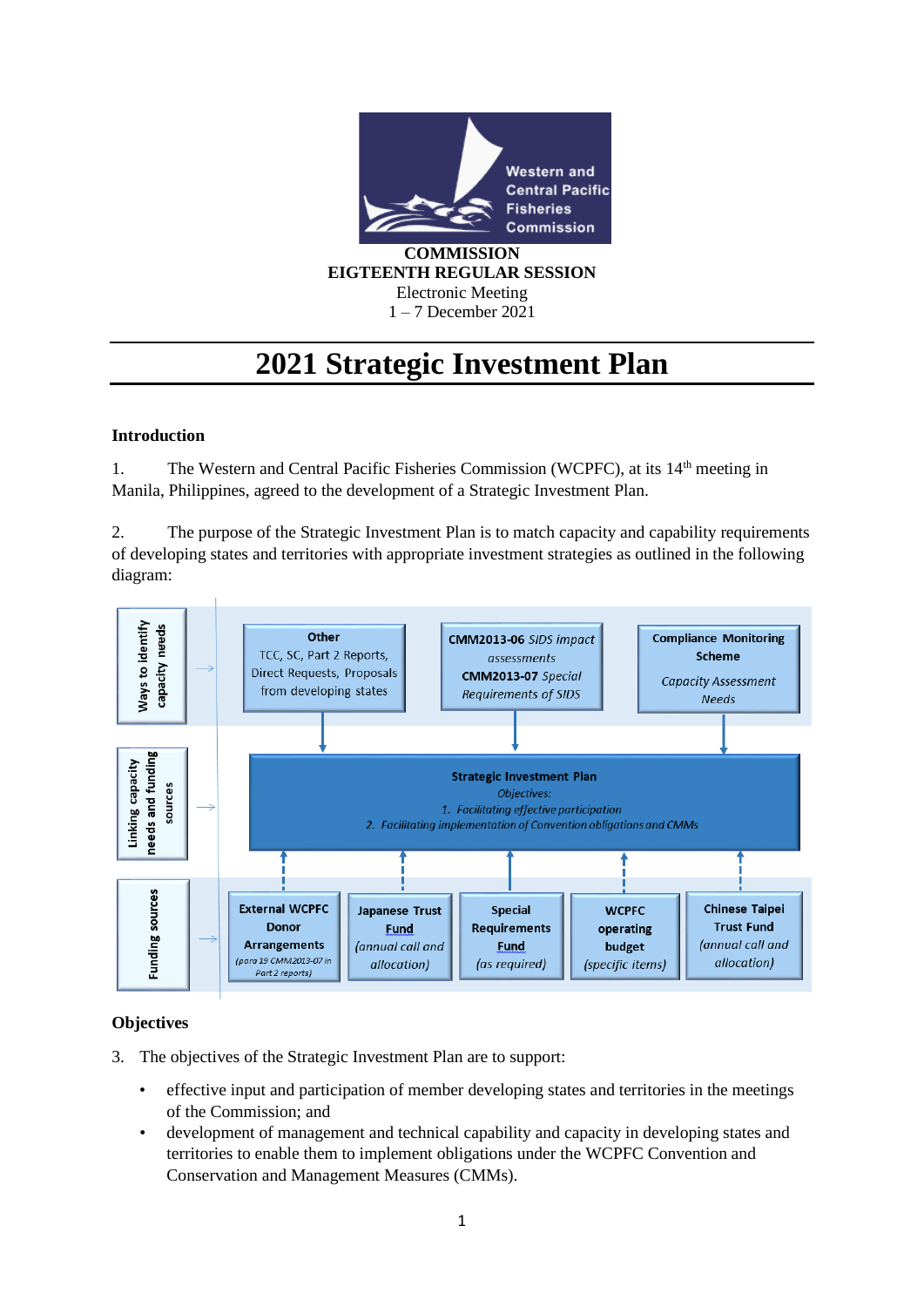# **Funding**

4. Funding options are illustrated in the diagram above and the WCPFC Secretariat has a role in ensuring capacity needs identified in this Strategic Investment Plan are addressed over the coming year. This includes provision of information to developing state and territory members on how to access funds and notification to members when funds are needed. This will assist the Commission as a whole meet the requirements of Article 30 of the Convention<sup>1</sup>.

### **Capacity needs recommended by the Technical and Compliance Committee (TCC)**

5. The following Capacity Assistance Need areas were recommended by TCC17 in the Compliance Monitoring Report:

| <b>Indonesia</b> for<br>Scientific data<br>provision<br>(SciData03)                                                                                                                             | <b>Capacity Assistance</b><br>Needed (RY2016,<br>RY2017, RY2018,<br>RY2019, RY2020)    | Indonesia reported that were some continuing<br>delays in 2020 in the anticipated timeframe and<br>assistance delivery set out in the Capacity<br>Development Plan due to COVID-19<br>circumstances. TCC17 noted that<br>implementation of the capacity needs in the<br>Capacity Development Plan is still open and<br>requested Indonesia to report back following<br>TCC with more specificity on the dates when<br>the necessary technical assistance can take<br>place. TCC noted that for RY 2020 Indonesia's<br>capacity assistance needs in their Capacity<br>Development Plan were not yet met. |
|-------------------------------------------------------------------------------------------------------------------------------------------------------------------------------------------------|----------------------------------------------------------------------------------------|---------------------------------------------------------------------------------------------------------------------------------------------------------------------------------------------------------------------------------------------------------------------------------------------------------------------------------------------------------------------------------------------------------------------------------------------------------------------------------------------------------------------------------------------------------------------------------------------------------|
| <b>Indonesia</b> for<br>annual report on<br>estimated number<br>of releases and<br>status upon<br>release of oceanic<br>whitetip sharks<br>(CMM 2011-04<br>paragraph 3)<br><b>Indonesia</b> for | <b>Capacity Assistance</b><br>Needed (RY2019,<br>RY2020)<br><b>Capacity Assistance</b> | Indonesia reported that assistance and funding<br>was being sought from SPC to hold dedicated<br>workshops on sharks. However, this has been<br>delayed due to COVID-19. TCC17 noted the<br>continuing delays due to COVID-19<br>circumstances in implementation of the capacity<br>needs in the Capacity Development Plan and                                                                                                                                                                                                                                                                          |
| annual report on<br>estimated number<br>of releases and<br>status upon<br>release of silky<br>sharks (CMM<br>2013-08<br>paragraph 3)                                                            | Needed (RY2019,<br>RY 2020)                                                            | requested Indonesia to report back following<br>TCC with more specificity on the dates when<br>the necessary technical assistance can take<br>place. TCC noted that for RY 2020 Indonesia's<br>capacity assistance needs in their Capacity<br>Development Plan were not yet met.                                                                                                                                                                                                                                                                                                                        |
| <b>Philippines for</b><br>100% purse seine<br>observer coverage<br>for vessels fishing<br>exclusively in                                                                                        | <b>Capacity Assistance</b><br>Needed (RY 2018,<br>RY2019, RY2020)                      | TCC noted that a written report was received from<br>the Philippines on progress on its Capacity<br>Development Plan which provided a schedule for<br>implementation to progressively increase observer<br>coverage in Philippine waters over 2020 to 2023.                                                                                                                                                                                                                                                                                                                                             |

<sup>1</sup> *Convention on the Conservation and Management of Highly Migratory Fish Stocks in the Western and Central Pacific Ocean, 2000*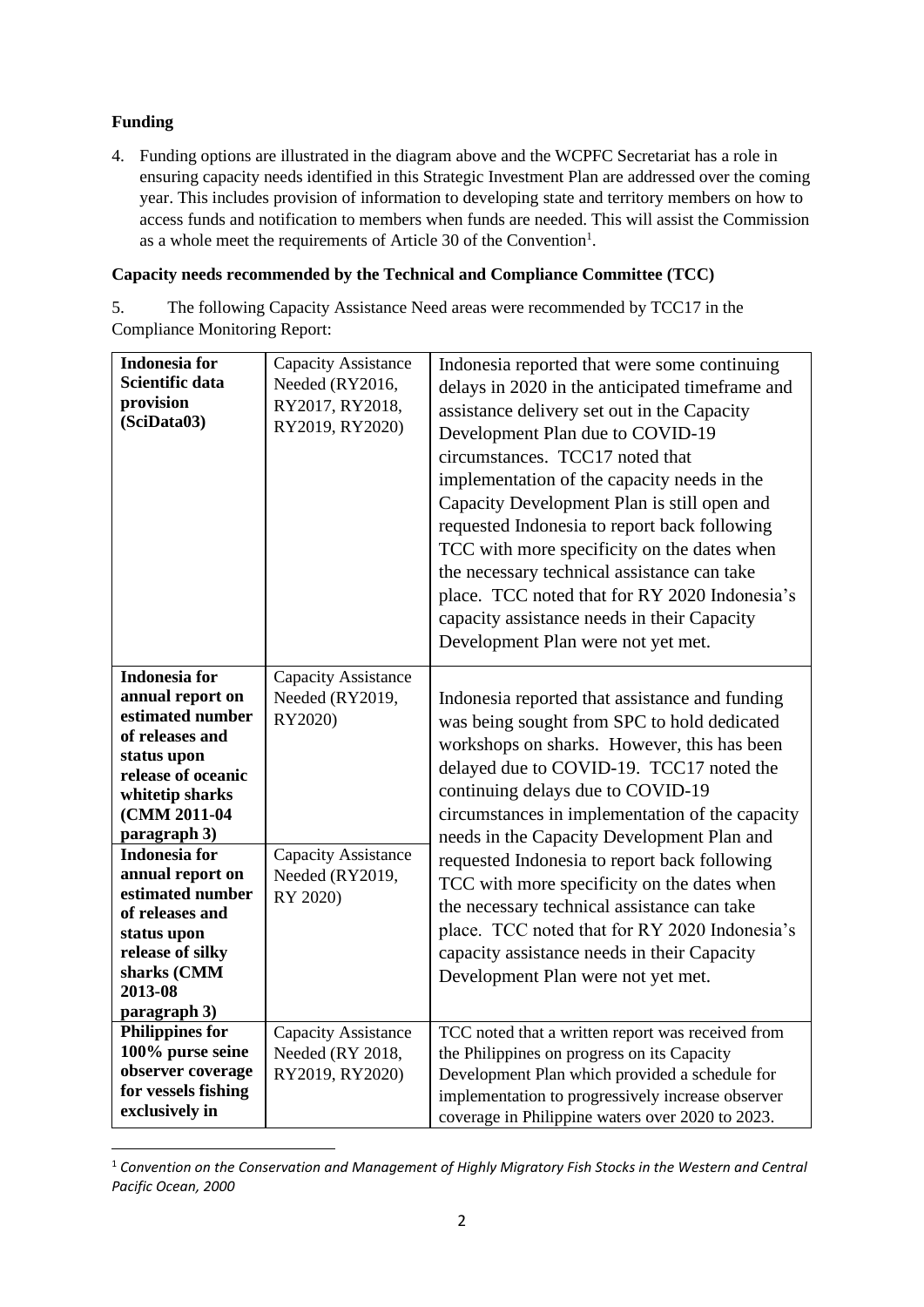| areas under<br>national<br>jurisdiction<br>(CMM 2018-01<br>paragraph 5)<br><b>Indonesia</b> for<br>100% purse seine<br>coverage: specific<br>rules for vessels<br>fishing exclusively<br>in areas under its<br>national<br>jurisdiction<br>(CMM 2018-01                      | <b>Capacity Assistance</b><br>Needed (CMR<br>RY2020) | TCC noted that for RY 2020 Philippine's capacity<br>assistance needs in their Capacity Development Plan<br>were not yet met.<br>TCC noted that Indonesia's capacity assistance<br>needed for the implementation of the obligation in<br>CMM 2018-01 paragraph 35 is incorporated into a<br>Capacity Development Plan for RY 2020. TCC17<br>expects Indonesia to be meet this obligation in 2022. |
|------------------------------------------------------------------------------------------------------------------------------------------------------------------------------------------------------------------------------------------------------------------------------|------------------------------------------------------|--------------------------------------------------------------------------------------------------------------------------------------------------------------------------------------------------------------------------------------------------------------------------------------------------------------------------------------------------------------------------------------------------|
| paragraph 35)<br><b>French Polynesia</b><br>for CCMs to<br>require longline<br>vessels to carry<br>and use line<br>cutters and de-<br>hookers to handle<br>and promptly<br>release sea turtles,<br>as well as dip-nets<br>where appropriate<br>(CMM 2018-04<br>paragraph 06) | <b>Capacity Assistance</b><br>Needed (CMR<br>RY2020) | TCC noted that French Polynesia's capacity<br>assistance needed for the implementation of the<br>obligation in CMM 2018-04 paragraph 6 is<br>incorporated into a Capacity Development Plan for<br>RY 2020. TCC17 expects French Polynesia to be<br>meet this obligation in 2022.                                                                                                                 |
| <b>French Polynesia</b><br>for Sea Turtle<br>mitigation<br>requirements for<br>shallow-set<br>longline vessels,<br>including incident<br>reporting<br>requirements<br>(CMM 2018-04<br>paragraph 7a)                                                                          | <b>Capacity Assistance</b><br>Needed (CMR<br>RY2020) | TCC noted that French Polynesia's capacity<br>assistance needed for the implementation of the<br>obligation in CMM 2018-04 paragraph 7a is<br>incorporated into a Capacity Development Plan for<br>RY 2020. TCC17 expects French Polynesia to be<br>meet this obligation in 2022.                                                                                                                |

### **Capacity needs identified through WCPFC Annual Report Part 2**

6. The following areas of capacity assistance were identified by CCMs in their Annual Report Part 2 RY2020 and that were outside the scope of the list of obligations to be assessed in the CMS in 2021. Some capacity assistance needs were initially reported in RY 2018 and are continuing in RY 2020 (#). These are identified in paragraph 41 of the final Compliance Monitoring Report: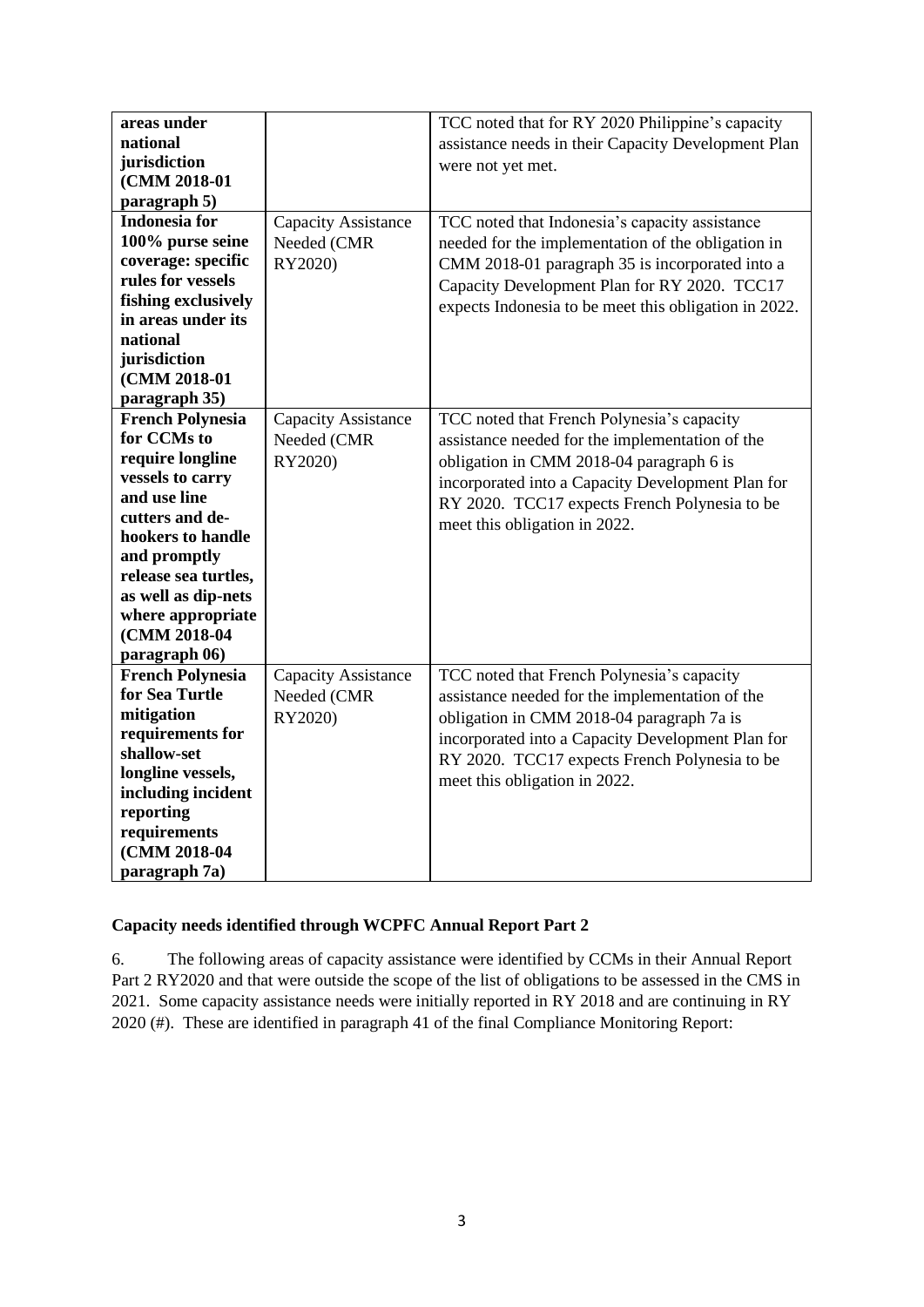| <b>Obligation</b>                                                      | Capacity assistance requested by CCMs in their Annual Report Part 2<br>covering 2020 reporting year                                                                                                                                                                                                                                                                                                                                                                                                                                                                                                                                                                                                                                                                                                                                                                                                                                                                                                                                                                                                                                                                                                                                                                                                                                                                                                                                                                                                                                                                                                                  |  |
|------------------------------------------------------------------------|----------------------------------------------------------------------------------------------------------------------------------------------------------------------------------------------------------------------------------------------------------------------------------------------------------------------------------------------------------------------------------------------------------------------------------------------------------------------------------------------------------------------------------------------------------------------------------------------------------------------------------------------------------------------------------------------------------------------------------------------------------------------------------------------------------------------------------------------------------------------------------------------------------------------------------------------------------------------------------------------------------------------------------------------------------------------------------------------------------------------------------------------------------------------------------------------------------------------------------------------------------------------------------------------------------------------------------------------------------------------------------------------------------------------------------------------------------------------------------------------------------------------------------------------------------------------------------------------------------------------|--|
| CMM 2017-03<br>03-06, 11, 12<br><b>Observer Safety</b><br><b>CMM</b>   | Cook Islands: Assistance from FFA with this and other measures that require<br>legislation changes #                                                                                                                                                                                                                                                                                                                                                                                                                                                                                                                                                                                                                                                                                                                                                                                                                                                                                                                                                                                                                                                                                                                                                                                                                                                                                                                                                                                                                                                                                                                 |  |
| CMM 2013-07<br><b>Paras 01-03</b><br><b>General Provisions</b>         | "Indonesia is included in the SIDS partnership as announced at the Third<br>International Conference on Small Island Developing States (SIDS Conference) was<br>held from 1 to 4 September 2014 in Apia, Samoa. Several multi-stakeholders<br>partnerships initiatives for SIDS where Indonesia as one of the partners have been<br>operating in several SIDS such as Papua New Guinea and Solomon Island for Coral<br>Triangle Initiative.<br>http://www.sids2014.org/partnerships/countries/?country=219<br>http://www.sids2014.org/partnerships/countries/?country=238"<br>Recently, in mid 2020, Indonesia called for mobilization of adequate resources and<br>support for Small Island Developing States during a discussion with the premise on<br>mobilizing international solodarity, accelerating action and embarking on new<br>pathways to realize the 2030 agenda and the Samoa Pathway: Small Island<br><b>Developing States</b><br>Kiribati is one of the SIDs countries that depend much on assistance from regional<br>and sub-regional agencies such as WCPFC, FFA and PNA including donor partners.<br><b>RMI</b> is a SIDS with limited capacity and we expect continued cooperation and<br>assistance from non-SIDS CCMs in our ongoing capacity building needs and efforts<br>New Caledonia received no assistance in this category since 2017<br><b>Tonga</b> cooperate at regional and sub regional initiatives to support the development<br>of SIDS Fisheries.<br>Vanuatu: CCM is in need of adequate capacity assistance provided for by the<br>Commission and its partners on all areas. |  |
|                                                                        | Fiji still needs trainings and attachments in the following areas:<br>1) prosecution 2) data analysis 3) MCS #                                                                                                                                                                                                                                                                                                                                                                                                                                                                                                                                                                                                                                                                                                                                                                                                                                                                                                                                                                                                                                                                                                                                                                                                                                                                                                                                                                                                                                                                                                       |  |
|                                                                        | <b>Indonesia</b> (as per above response for $01-03$ )                                                                                                                                                                                                                                                                                                                                                                                                                                                                                                                                                                                                                                                                                                                                                                                                                                                                                                                                                                                                                                                                                                                                                                                                                                                                                                                                                                                                                                                                                                                                                                |  |
| CMM 2013-07<br>Paras 04-05<br>Capacity<br>development for<br>personnel | Kiribati is a small island country with limited resources to manage its vast EEZ.                                                                                                                                                                                                                                                                                                                                                                                                                                                                                                                                                                                                                                                                                                                                                                                                                                                                                                                                                                                                                                                                                                                                                                                                                                                                                                                                                                                                                                                                                                                                    |  |
|                                                                        | <b>RMI</b> is a SIDS with limited capacity and we expect continued cooperation and<br>assistance from non-SIDS CCMs in our ongoing capacity building needs and efforts                                                                                                                                                                                                                                                                                                                                                                                                                                                                                                                                                                                                                                                                                                                                                                                                                                                                                                                                                                                                                                                                                                                                                                                                                                                                                                                                                                                                                                               |  |
|                                                                        | New Caledonia received no assistance in this category since 2017                                                                                                                                                                                                                                                                                                                                                                                                                                                                                                                                                                                                                                                                                                                                                                                                                                                                                                                                                                                                                                                                                                                                                                                                                                                                                                                                                                                                                                                                                                                                                     |  |
|                                                                        | Tonga: Our current national capacity does not provide Tonga ability to assist<br>capacity development of other SIDs. Tonga is recipient of capacity development<br>assistance                                                                                                                                                                                                                                                                                                                                                                                                                                                                                                                                                                                                                                                                                                                                                                                                                                                                                                                                                                                                                                                                                                                                                                                                                                                                                                                                                                                                                                        |  |
|                                                                        | Vanuatu: CCM is in need of adequate capacity assistance provided for by the<br>Commission and its partners on all areas.                                                                                                                                                                                                                                                                                                                                                                                                                                                                                                                                                                                                                                                                                                                                                                                                                                                                                                                                                                                                                                                                                                                                                                                                                                                                                                                                                                                                                                                                                             |  |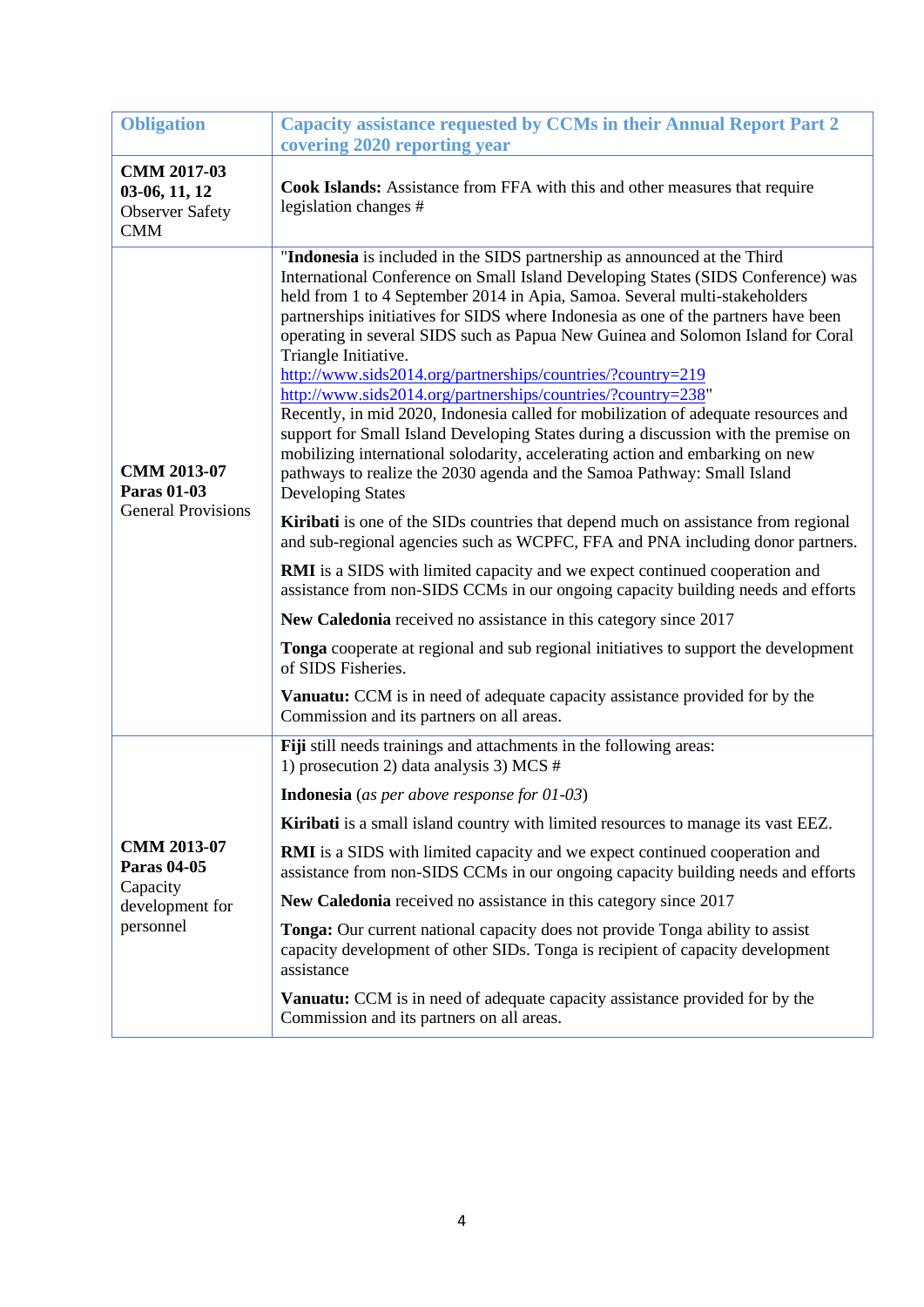| <b>Obligation</b>                                                                                             | <b>Capacity assistance requested by CCMs in their Annual Report Part 2</b><br>covering 2020 reporting year                                                                                                             |  |  |
|---------------------------------------------------------------------------------------------------------------|------------------------------------------------------------------------------------------------------------------------------------------------------------------------------------------------------------------------|--|--|
|                                                                                                               | FSM: National IMS Development/FIMS Development/TUFMN2<br>development/EM/ER initiatives                                                                                                                                 |  |  |
|                                                                                                               | <b>Indonesia</b> (as per above response for $01-03$ )                                                                                                                                                                  |  |  |
| CMM 2013-07<br>Paras 06-07                                                                                    | Kiribati as small island developing states depend much on technology assistance<br>from regional agencies and development partners.                                                                                    |  |  |
|                                                                                                               | <b>RMI</b> is a SIDS with limited capacity and we expect continued cooperation and<br>assistance from non-SIDS CCMs in our ongoing capacity building needs and efforts                                                 |  |  |
| Assistance with<br>technology transfers                                                                       | New Caledonia received no assistance in this category since 2017                                                                                                                                                       |  |  |
|                                                                                                               | <b>Tonga:</b> Our current national capacity does not provide Tonga ability to assist<br>capacity development of other SIDs. Tonga is recipient of capacity development<br>assistance                                   |  |  |
|                                                                                                               | <b>Vanuatu:</b> CCM is in need of adequate capacity assistance provided for by the<br>Commission and its partners on all areas.                                                                                        |  |  |
|                                                                                                               | FSM: bilateral arrangements to implement ROP, transhipment monitoring and<br>sharing of MCS data when necessary                                                                                                        |  |  |
|                                                                                                               | <b>Indonesia</b> (as per above response for $01-03$ )                                                                                                                                                                  |  |  |
| CMM 2013-07<br><b>Paras 08-09</b><br>Assistance in areas<br>of fisheries                                      | Kiribati: Kiribati is small island with limited resources, hence unable to provides<br>further assistance while concentrating effort within national jurisdiction only.                                                |  |  |
|                                                                                                               | RMI is a SIDS with limited capacity and we expect continued cooperation and<br>assistance from non-SIDS CCMs in our ongoing capacity building needs and efforts                                                        |  |  |
| conservation and                                                                                              | New Caledonia received no assistance in this category since 2017                                                                                                                                                       |  |  |
| management                                                                                                    | Tonga cooperate at regional and sub-regional initiatives to support the development<br>of SIDs Fisheries                                                                                                               |  |  |
|                                                                                                               | <b>Vanuatu:</b> CCM is in need of adequate capacity assistance provided for by the<br>Commission and its partners on all areas.                                                                                        |  |  |
|                                                                                                               | <b>Indonesia</b> (as per above response for $01-03$ )                                                                                                                                                                  |  |  |
| CMM 2013-07<br><b>Paras 10-11</b><br>Assistance in the<br>areas of Monitoring,<br>Control and<br>surveillance | Kiribati: As small island state with only one patrol boat to monitor three separated<br>EEZ. Kiribati greatly need assistance from developed partners to assist in both aerial<br>and surface surveillance coverage. # |  |  |
|                                                                                                               | RMI is a SIDS with limited capacity and we expect continued cooperation and<br>assistance from non-SIDS CCMs in our ongoing capacity building needs and efforts                                                        |  |  |
|                                                                                                               | New Caledonia received no assistance in this category since 2017                                                                                                                                                       |  |  |
|                                                                                                               | <b>Vanuatu:</b> CCM is in need of adequate capacity assistance provided for by the<br>Commission and its partners on all areas.                                                                                        |  |  |
|                                                                                                               | FSM: PNA market related initiatives - MSC, VDS, CDS, EM/ER, PSM                                                                                                                                                        |  |  |
| CMM 2013-07<br><b>Paras 12-18</b>                                                                             | <b>Indonesia</b> (as per above response for $01-03$ )                                                                                                                                                                  |  |  |
| support for the<br><b>Domestic Fisheries</b>                                                                  | RMI is a SIDS with limited capacity and we expect continued cooperation and<br>assistance from non-SIDS CCMs in our ongoing capacity building needs and efforts                                                        |  |  |
| Sector and Tuna-<br>fisheries related                                                                         | New Caledonia received no assistance in this category since 2017                                                                                                                                                       |  |  |
| businesses and<br>market access                                                                               | Vanuatu: CCM is in need of adequate capacity assistance provided for by the<br>Commission and its partners on all areas.                                                                                               |  |  |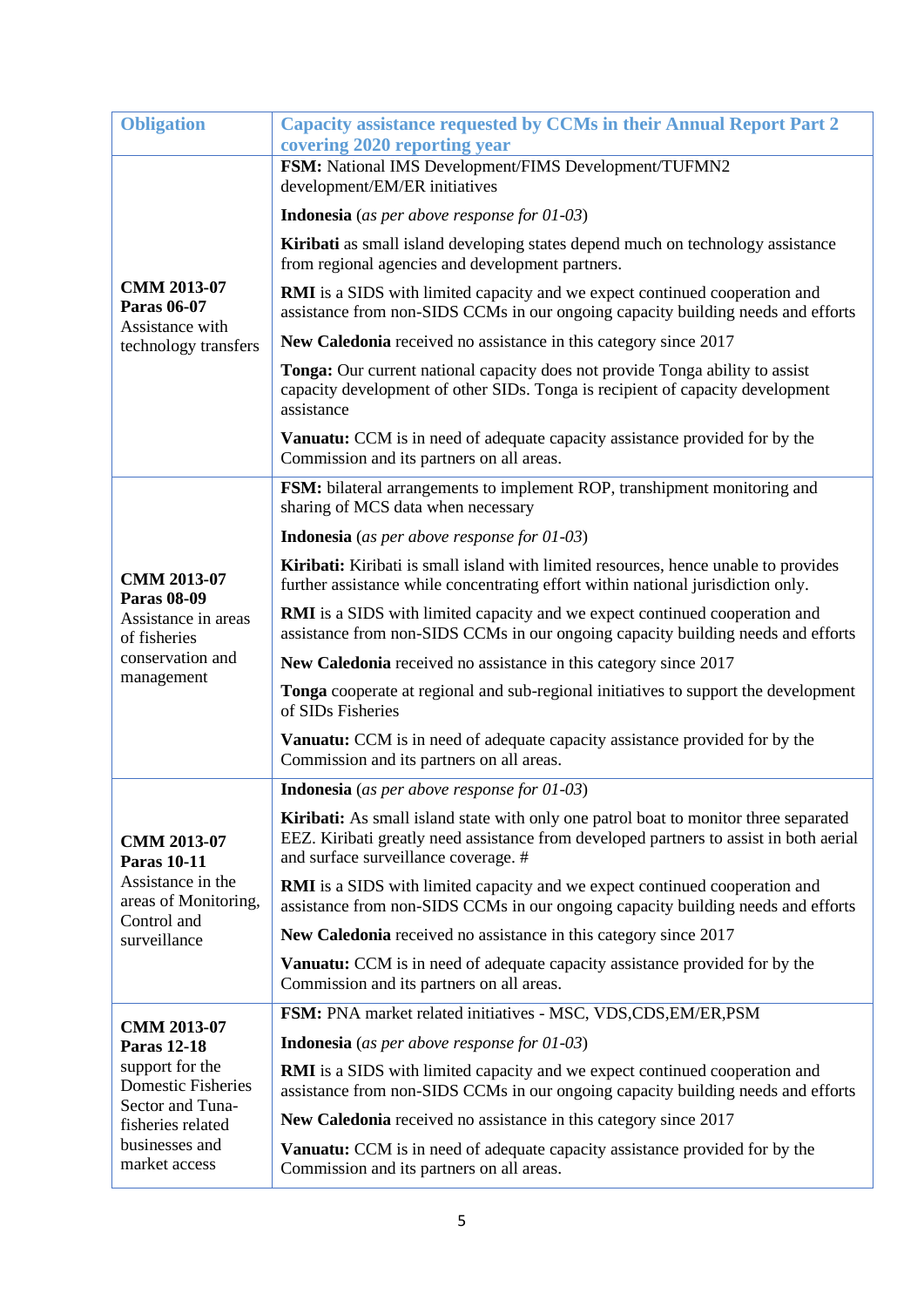# **Capacity needs identified through the SRF Intersessional Working Group process**

7. An analysis of conceptual capacity needs to meet the objectives of the Strategic Investment Plan (see paragraph 3 above) was conducted and WCPFC members were asked to rank these needs in terms of priority.

8. Current development assistance was identified from open source data and assessed against each capacity need area. A summary of the findings is provided at **Attachment A**. The broad conclusion was that nearly all capacity needs have a funding stream associated.

9. The main gap identified was an explicit mechanism to support effective participation. The following proposal is included in the Strategic Investment Plan to fill this void.

## **Title:** Enabling effective participation in the WCPFC

**Obligation:** Article 30

### **Capacity Building Assistance Needed:**

Support to effectively input and participate in meetings of the WCPFC. This includes support for:

- travel to the Science Committee, the Technical and Compliance Committee and/or the main meeting of the Commission, and
- in-country capacity building prior to and post WCPFC meetings to help build capacity to engage and to institutionalise outcomes of the meetings (existing Secretariat support built into WCPFC budget).

It is noted that the level of assistance required will vary between members, so should remain flexible to the needs of the country. This will depend on the sovereign interests of the member, including the scale of WCPFC fishery interests, the capacity of the administration to engage in the program and the priority afforded to this over other interests.

Parameters around accessing the program will include:

limit to one participant per country per meeting (or as funding allows) – this is in addition to the one participant already funded for each meeting from the WCPFC operational budget

**Timeframe:** Ongoing, annual calls by the Secretariat for participation in the funded program

**Cost:** up to USD300,000 annually

#### **Capacity assistance delivered by FFA/SPC that were funded through the Regional Capacity Building Workshop budget item in the WCPFC core budget**

10. Each year since 2015, the Commission has included under Sub-item 2.3 Technical & Compliance Programme an annual budget line for Regional Capacity Building Workshops which FFA/SPC are to advise on the activities to be supported. The following are the activities that have been funded annually:

| 2016: WCPFC support to      | To build competencies for Members'     | Cost: \$126,268 |
|-----------------------------|----------------------------------------|-----------------|
| FFA for cohort 2            | MCS practitioners to ensure            |                 |
| Certificate IV in Fisheries | proficiency in application of required |                 |
| Enforcement and             | knowledge and skills                   |                 |
| Compliance study            |                                        |                 |
| programme through USP       |                                        |                 |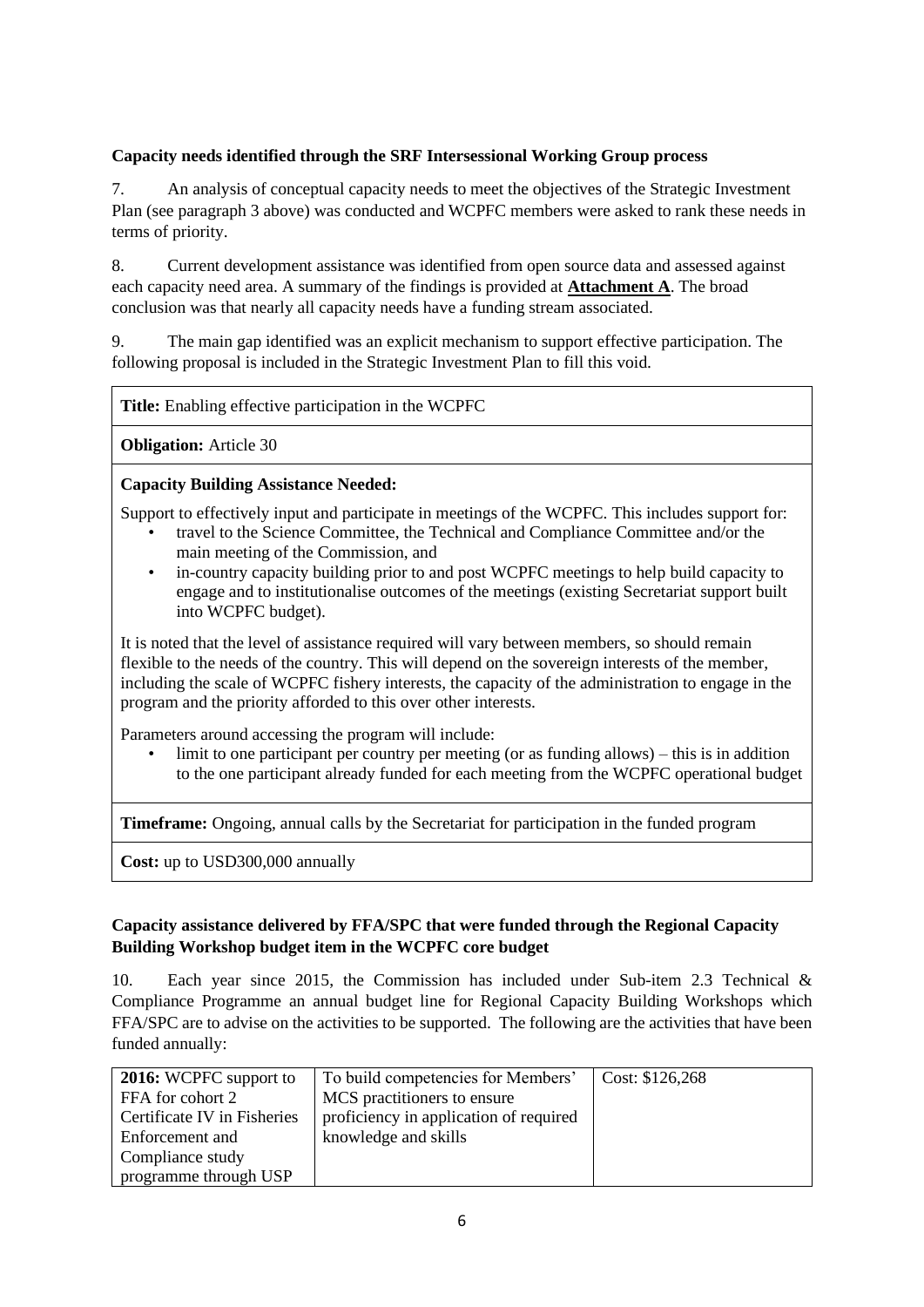| for Pacific Fisheries and    |                                              |                 |
|------------------------------|----------------------------------------------|-----------------|
| <b>Surveillance Officers</b> |                                              |                 |
| 2017: WCPFC support to       | To build competencies for Members'           | Cost: \$55,000  |
| FFA for cohort 2             | MCS practitioners to ensure                  |                 |
| Certificate IV in Fisheries  | proficiency in application of required       |                 |
| Enforcement and              | knowledge and skills                         |                 |
| Compliance study             |                                              |                 |
| programme through USP        |                                              |                 |
| for Pacific Fisheries and    |                                              |                 |
| <b>Surveillance Officers</b> |                                              |                 |
| 2017: WCPFC support          | The regional Tuna Data Workshop is           | Cost: \$75,000  |
| towards SPC Tuna Data        | conducted on an annual basis for SPC         |                 |
| Workshop                     | member countries to improve their            |                 |
|                              | scientific tuna monitoring and data          |                 |
|                              | management capacity, and satisfy             |                 |
|                              | their data reporting obligations to the      |                 |
|                              | <b>Western and Central Pacific Fisheries</b> |                 |
|                              | Commission (WCPFC).                          |                 |
| 2018: WCPFC support          | Two regional workshops were held             | Cost: \$72,558  |
| towards FFA capacity         | (April and November) on allocation           |                 |
| building workshops           | processes. Several opportunities were        |                 |
|                              | taken during the year to engage              |                 |
|                              | members on the development of a              |                 |
|                              | regional longline strategy with a            |                 |
|                              | dedicated workshop held in                   |                 |
|                              | November. A dedicated workshop to            |                 |
|                              | discuss the south Pacific albacore           |                 |
|                              | target reference point, and                  |                 |
|                              | development of the roadmap was held          |                 |
|                              | in November.                                 |                 |
| 2018: WCPFC support          | The regional Tuna Data Workshop is           | Cost: \$57,442  |
| towards SPC Tuna Data        | conducted on an annual basis for SPC         |                 |
| Workshop                     | member countries to improve their            |                 |
|                              | scientific tuna monitoring and data          |                 |
|                              | management capacity, and satisfy             |                 |
|                              | their data reporting obligations to the      |                 |
|                              | <b>Western and Central Pacific Fisheries</b> |                 |
|                              | Commission (WCPFC).                          |                 |
| 2019: WCPFC support          | The regional Tuna Data Workshop is           | Cost: \$71,625  |
| towards SPC Tuna Data        | conducted on an annual basis for SPC         |                 |
| Workshop                     | member countries to improve their            |                 |
|                              | scientific tuna monitoring and data          |                 |
|                              | management capacity, and satisfy             |                 |
|                              | their data reporting obligations to the      |                 |
|                              | <b>Western and Central Pacific Fisheries</b> |                 |
|                              | Commission (WCPFC).                          |                 |
| 2021: WCPFC support to       | Funds are to be used to facilitate Sea       | Cost: \$223,374 |
| sea safety training for      | Safety Training for the FFA                  |                 |
| selected observers from      | Members' national observer                   |                 |
| several FFA member's         | programmes to ensure their observers         |                 |
| national observer            | have valid sea safety certificates.          |                 |
| programmes (NOPs).           |                                              |                 |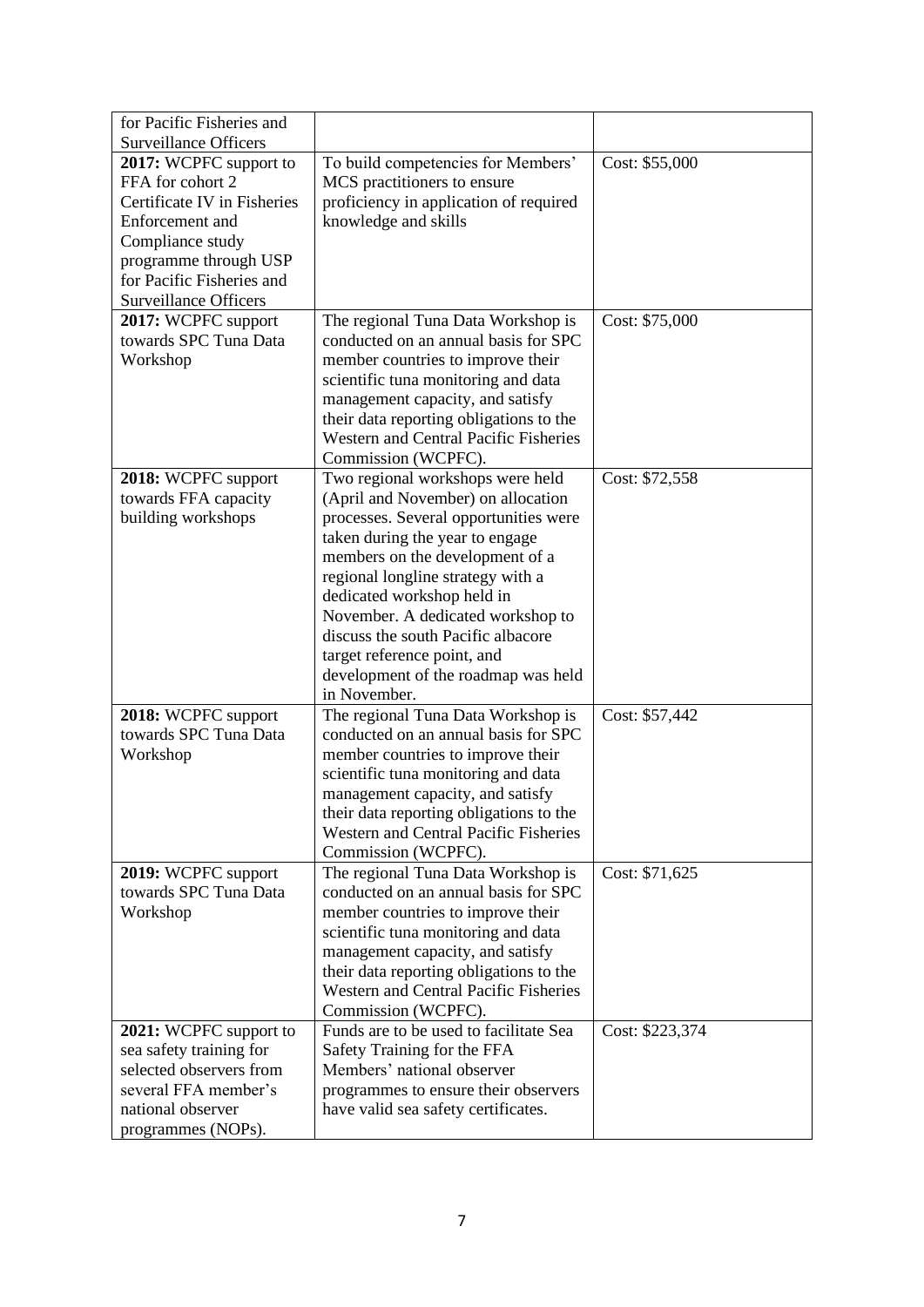## **ATTACHMENT A**

| <b>Thematic capacity needs</b>                                                                                                                                       | Rank<br>$1 = highest;$    | <b>Funding support available</b>                                                     |
|----------------------------------------------------------------------------------------------------------------------------------------------------------------------|---------------------------|--------------------------------------------------------------------------------------|
|                                                                                                                                                                      | $18 =$ lowest<br>priority | (see Attachment B for recipients)                                                    |
| 17. Disproportionate burden & economic                                                                                                                               |                           | Australia, the EU, ABNJ project, FFA, OFMP2,                                         |
| development                                                                                                                                                          |                           | NZ, PROP, US and the SRF                                                             |
| 3. Capacity to understand, evaluate and<br>implement harvest strategies                                                                                              | $\overline{2}$            | Australia, the EU, ABNJ project, FFA, OFMP2,<br>Japan, NZ, PROP, US, the SRF and SPC |
| 11. Capacity to collect data and meet reporting<br>obligations                                                                                                       | 3                         | All donors                                                                           |
| 16. Capacity to establish and implement other<br>MCS & enforcement measures                                                                                          | 4                         | All donors                                                                           |
| 18. Additional capacity building needs                                                                                                                               | 5                         | All donors - except meeting support                                                  |
| 2. Capacity to implement legal and policy<br>aspects of managing fishing<br>authorisations/licensing & related issues                                                | 6                         | Australia, the EU, ABNJ project, FFA, OFMP2,<br>Japan, NZ, PROP, US and the SRF      |
| 4. Capacity to regulate, implement, monitor and<br>enforce tropical tuna measures                                                                                    | $\overline{7}$            | Australia, the EU, FFA, OFMP2, Japan, NZ,<br>PROP, US and the SRF                    |
| 15. Capacity to establish, implement and<br>enforce port State measures                                                                                              | 8                         | All donors                                                                           |
| 1. Capacity to understand and effectively<br>implement technical & operational aspects of<br>managing fishing authorisations/licensing and<br>related requirements   | 9                         | Australia, the EU, ABNJ project, FFA, OFMP2,<br>Japan, NZ, PROP, US and the SRF      |
| 5. Capacity to regulate, implement, monitor and<br>enforce rules related to albacore and Pacific<br>Bluefin tuna                                                     | 10                        | Australia, the EU, FFA, OFMP2, NZ, PROP and<br>the SRF                               |
| 13. Capacity to regulate, monitor and enforce<br>rules relating to transhipment                                                                                      | 11                        | All donors                                                                           |
| 14. Capacity needs relating to the<br>administration, training, provision and work of<br>observers, including in relation to the Regional<br>Observer Program (ROP). | 12                        | All donors                                                                           |
| 9. Purse seine rules relating to non-target<br>species                                                                                                               | 13                        | Australia, the EU, ABNJ project, FFA, OFMP2,<br>NZ, PROP and the SRF                 |
| 12. Capacity to implement and use vessel<br>monitoring system                                                                                                        | 13                        | All donors                                                                           |
| 8. Capacity to implement rules relating to other<br>non-target species                                                                                               | 15                        | Australia, the EU, ABNJ project, FFA, OFMP2,<br>NZ, PROP and the SRF                 |
| 7. Capacity to regulate, implement, monitor and<br>enforce rules relating to sharks                                                                                  | 16                        | Australia, the EU, ABNJ project, FFA, OFMP2,<br>NZ, PROP and the SRF                 |
| 6. Capacity to implement rules relating to<br>billfish species                                                                                                       | 17                        | Australia, the EU, FFA, OFMP2, NZ, PROP and<br>the SRF                               |
| 10. Capacity to regulate, implement, monitor<br>and enforce fishing gear restrictions                                                                                | 18                        | Australia, CTTF, the EU, ABNJ project, FFA,<br>OFMP2, NZ, PROP and the SRF           |